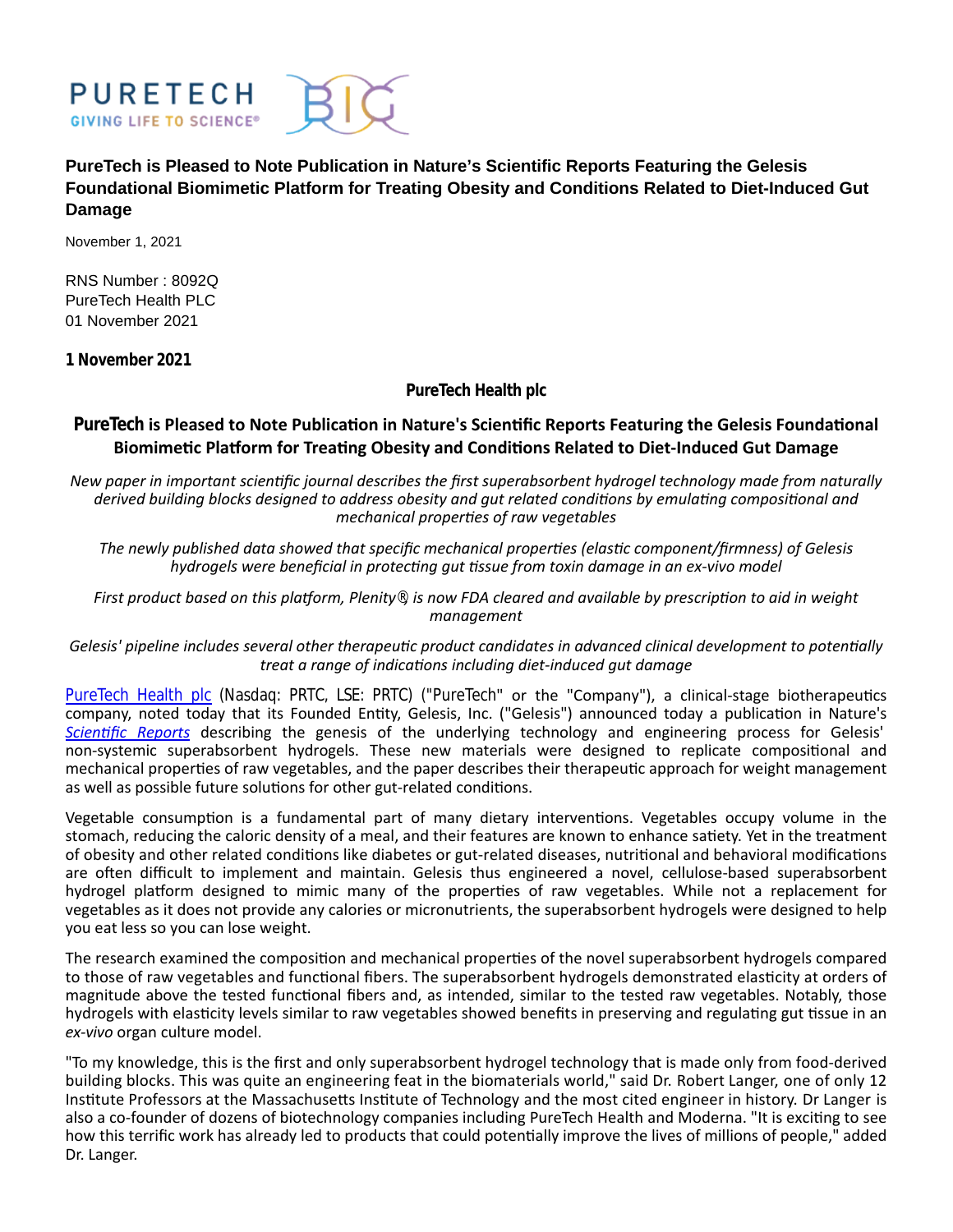The full text of the announcement from Gelesis is as follows:

## Nature's *Scientific Reports* Features Gelesis' Novel and Foundational Biomimetic Platform for Treating **Obesity and Conditions Related to Diet-Induced Gut Damage**

*New paper describes the first superabsorbent hydrogel technology made from naturally derived building blocks* designed to address obesity and gut related conditions by emulating compositional and mechanical properties of raw *vegetables*

The newly published data showed that specific mechanical properties (elastic component/firmness) of Gelesis *hydrogels were beneficial in protecting gut tissue from toxin damage in an ex-vivo model* 

*First product based on this platform, Plenity®*, *is now FDA cleared and available by prescription to aid in weight management*

Gelesis' pipeline includes several other therapeutic product candidates in advanced clinical development to potentially *treat a range of indicaƟons including diet-induced gut damage*

**BOSTON, November 1, 2021** - Gelesis, a consumer-focused biotherapeutics company and the maker of Plenity®, announced today a publication in Nature's *Scientific Reports* describing the genesis of the underlying technology and engineering process for Gelesis' non-systemic superabsorbent hydrogels. These new materials were designed to replicate compositional and mechanical properties of raw vegetables, and the paper describes their therapeutic approach for weight management as well as possible future solutions for other gut-related conditions.

"To my knowledge, this is the first and only superabsorbent hydrogel technology that is made only from food-derived building blocks. This was quite an engineering feat in the biomaterials world," said Dr. Robert Langer, one of only 12 Institute Professors at the Massachusetts Institute of Technology and the most cited engineer in history. Dr Langer is also a co-founder of dozens of biotechnology companies including PureTech Health (co-founder of Gelesis) and Moderna. "It is exciting to see how this terrific work has already led to products that could potentially improve the lives of millions of people," added Dr. Langer.

Vegetable consumption is a fundamental part of many dietary interventions. Vegetables occupy volume in the stomach, reducing the caloric density of a meal, and their features are known to enhance satiety. Yet in the treatment of obesity and other related conditions like diabetes or gut-related diseases, nutritional and behavioral modifications are often difficult to implement and maintain. Gelesis thus engineered a novel, cellulose-based superabsorbent hydrogel platform designed to mimic many of the properties of raw vegetables. While not a replacement for vegetables as it does not provide any calories or micronutrients, the superabsorbent hydrogels were designed to help you eat less so you can lose weight.

"We wanted to create a large volume that would mix with meals in the stomach, without adding calories, like eating a big salad." said Dr. Alessandro Sannino, inventor and lead scientist for Gelesis and Professor of Polymer Science and Technology, Deputy Rector and the Director of the Bioslabs at the University of Salento. "Clearly a new superabsorbent material was needed to allow for the administration in a convenient fashion, using only a small number of capsules. We also wanted to emulate the properties of a large amount of ingested raw vegetables since the goal was to target what we believe is one of the root causes of the obesity pandemic, which is the modern Western Diet, and how it affects us."

The research examined the composition and mechanical properties of the novel superabsorbent hydrogels compared to those of raw vegetables and functional fibers. The superabsorbent hydrogels demonstrated elasticity at orders of magnitude above the tested functional fibers and, as intended, similar to the tested raw vegetables. Notably, those hydrogels with elasticity levels similar to raw vegetables showed benefits in preserving and regulating gut tissue in an *ex-vivo* organ culture model. The paper can be read [here.](http://www.nature.com/articles/s41598-021-00884-5)

"We were surprised to learn how important the elasticity level of the tested hydrogels was on the integrity of the gut tissue, in our ex-vivo model. We used to think about nutritional fibers in terms of their composition and solubility, and we didn't appreciate the importance of their mechanical properties. We learned that raw vegetables are exactly in the sweet spot of the gut tissue in our model," said Dr. Maria Rescigno, Deputy Rector and Group Leader Mucosal Immunology and Microbiota Unit - Humanitas University. "Our data could open a new direction of research on tissue material mechanical interactions, and the highly tunable and biocompatible Gelesis hydrogels are excellent candidates to explore new mechanotransduction based therapeutic approaches."

Gelesis' first commercial product, Plenity, contains one of these superabsorbent hydrogels. Plenity is designed to help people feel satisfied with smaller portions so they can manage their weight. It is FDA-cleared to aid in weight management in adults with excess weight or obesity, Body Mass Index (BMI) of 25 to 40 kg/m<sup>2</sup>, when used in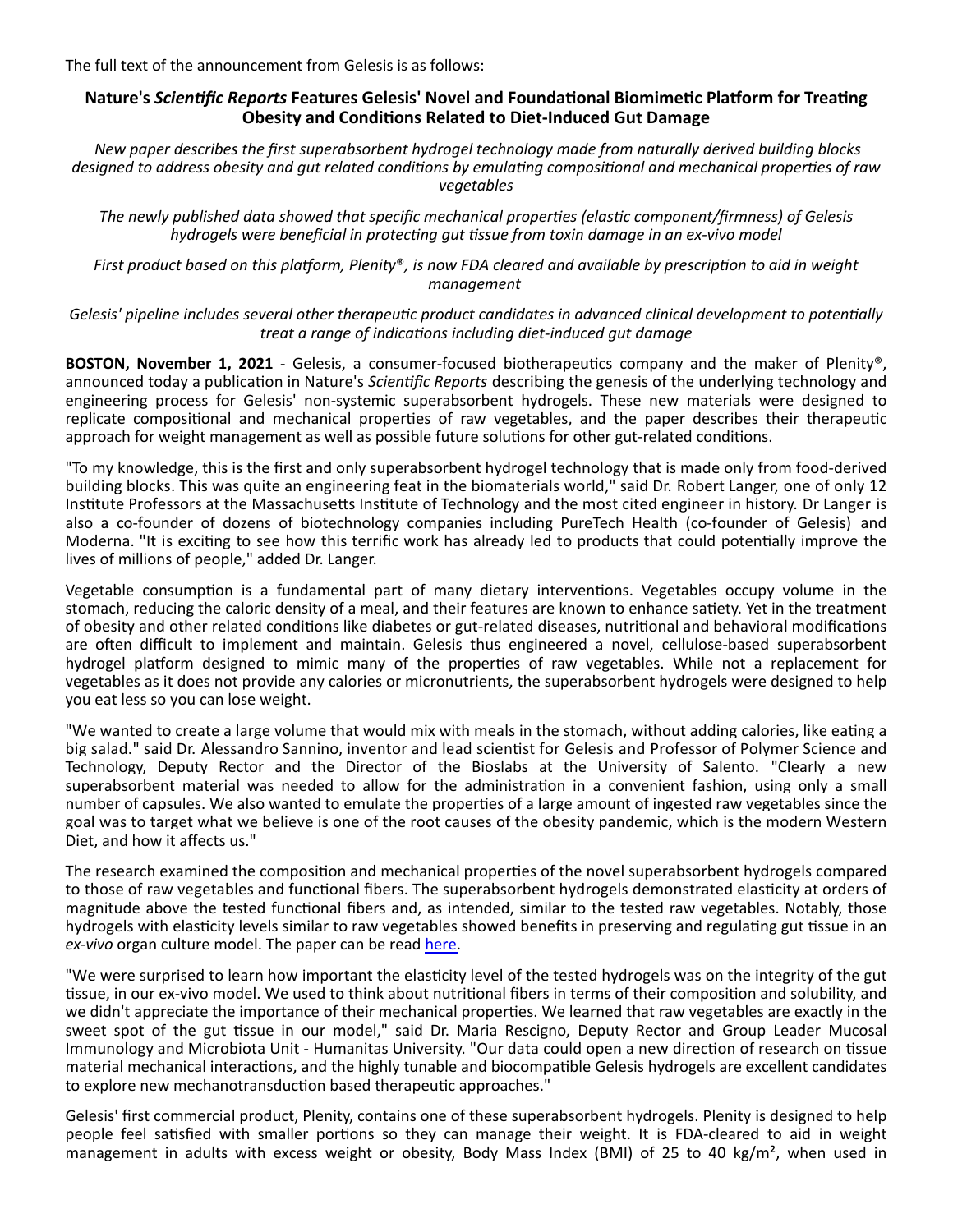conjunction with diet and exercise. It is taken orally as three capsules with 16 oz. of water twice a day, 20 minutes before lunch and dinner. Gelesis has also received regulatory approval to market Plenity in the European Economic Area. Further indications, related to metabolic diseases and gut health, are being explored, utilizing several hydrogel candidates from this platform.

## **About Gelesis**

Gelesis is a consumer-centered biotherapeutics company advancing a novel category of treatments for weight management and gut related chronic diseases. Our non-systemic superabsorbent hydrogels are the first and only made entirely from naturally derived building blocks, and they are inspired by the composition (i.e., water & cellulose) and mechanical properties (e.g., elasticity or firmness) of raw vegetables. Designed for convenience, they are administered in capsules to create a much larger volume of small, non-aggregating hydrogel pieces that mix with meals in the stomach, and act locally in the digestive system. Our portfolio includes Plenity®, an FDA-cleared product to aid in weight management, as well as potential therapies in development for Type 2 Diabetes, Non-alcoholic Fatty Liver Disease (NAFLD)/Non-alcoholic Steatohepatitis (NASH), and Functional Constipation. In July 2021, we announced with Capstar Special Purpose Acquisition Corp. (NYSE: CPSR) that we have entered into a definitive business combination agreement. Upon completion of the transaction, the combined company's securities are expected to be traded on the New York Stock Exchange under the symbol "GLS."

For more information, visit [gelesis.com,](http://gelesis.com/) or connect with us on Twitter @GelesisInc.

## **About Plenity**

Plenity is designed to help people feel satisfied with smaller portions so they can manage their weight. It is FDA-cleared to aid in weight management in adults with excess weight or obesity, Body Mass Index (BMI) of 25 to 40  $kg/m<sup>2</sup>$ , when used in conjunction with diet and exercise. It is taken orally as three capsules with 16 oz. of water twice a day, 20 minutes before lunch and dinner. If a dose is missed it can be taken with the meal or immediately following the meal. Plenity is not a drug, non-systemic, and not habit forming. It uses a novel biomimetic approach inspired by the composition and mechanical properties of vegetables.

## **Important Safety InformaƟon about Plenity**

- Patients who are pregnant or are allergic to cellulose, citric acid, sodium stearyl fumarate, gelatin, or titanium dioxide should not take Plenity.
- To avoid impact on the absorption of medications:
	- $\circ$  For all medications that should be taken with food, take them after starting a meal.
	- $\circ$  For all medications that should be taken without food (on an empty stomach), continue taking on an empty stomach or as recommended by your physician.
- The overall incidence of side effects with Plenity was no different than placebo. The most common side effects were diarrhea, distended abdomen, infrequent bowel movements, and flatulence.
- Contact a doctor right away if problems occur. If you have a severe allergic reaction, severe stomach pain, or severe diarrhea, stop using Plenity until you can speak to your doctor.

Rx Only. For the safe and proper use of Plenity or more information, talk to a healthcare professional, read the Patient Instructions for Use, or call 1-844-PLENITY.

## **AddiƟonal InformaƟon and Where to Find It**

In July, Gelesis entered into a business combination agreement with Capstar Special Purpose Acquisition Corp. (NYSE: CPSR) ("Capstar"), a special purpose acquisition company.

Capstar has filed a Registration Statement on Form S-4 with the SEC, which includes a proxy statement/prospectus, that will be both the proxy statement to be distributed to Capstar shareholders in connection with its solicitation of proxies for the vote by Capstar shareholders with respect to the proposed business combination and other matters as may be described in the Registration Statement, as well as the prospectus relating to the issuance of certain securities to be issued in the proposed business combination. After the Registration Statement is declared effective, the proxy statement/prospectus and other relevant documents will be sent to Capstar and Gelesis shareholders. Capstar also will file other documents regarding the proposed transaction with the SEC. This press release does not contain all the information that should be considered concerning the proposed business combination and is not intended to form the basis of any investment decision or any other decision in respect of the proposed business combination. Before making any voting decision, Capstar's shareholders and other interested persons are advised to read, when available,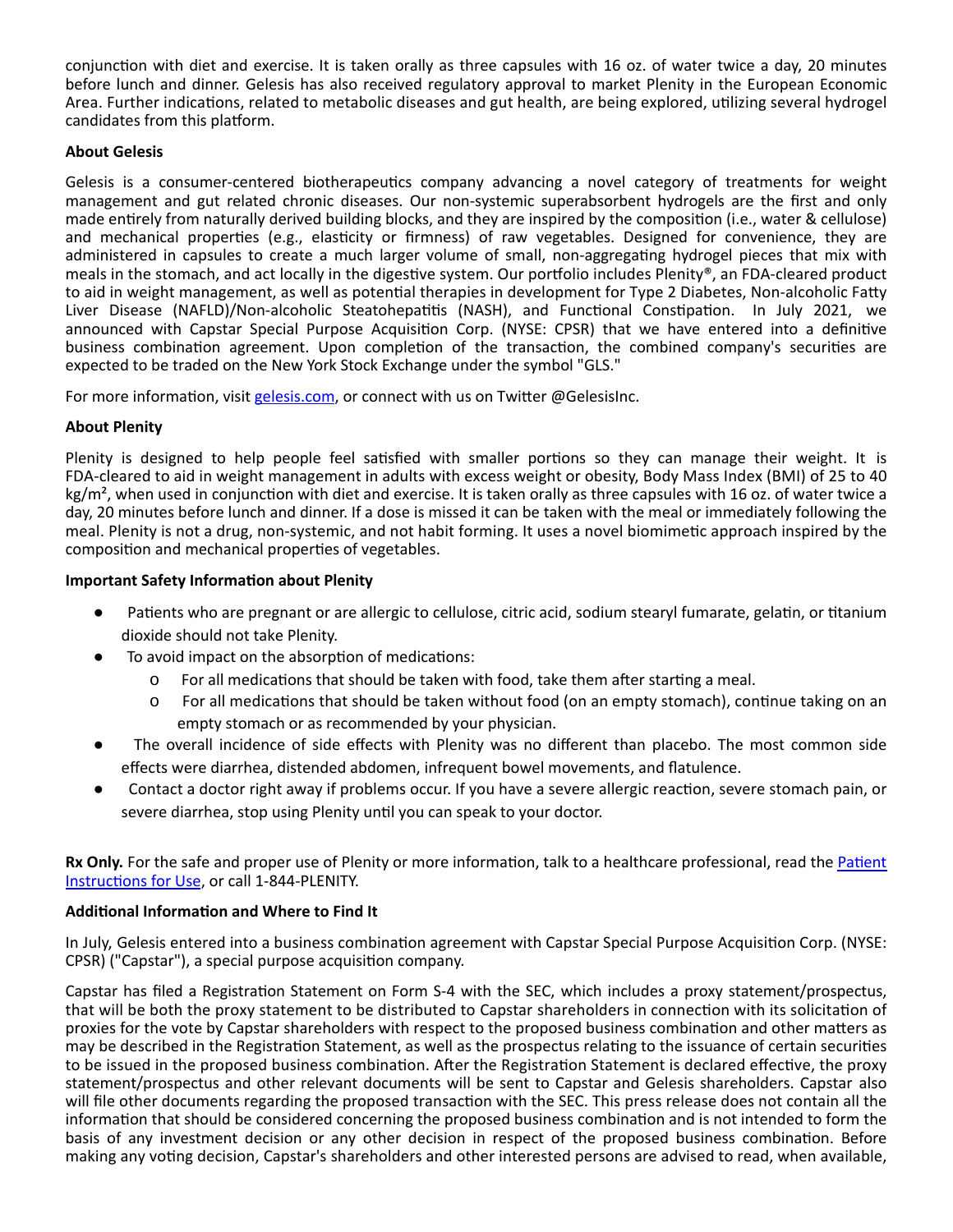the preliminary proxy statement/prospectus included in the Registration Statement, the amendments thereto and the definitive proxy statement/prospectus and all other relevant documents filed or that will be filed with the SEC in connection with the proposed transaction as they become available because they will contain important information about Gelesis, Capstar and the proposed transaction.

When available, the definitive proxy statement/prospectus and other relevant materials for the proposed business combination will be mailed to shareholders of Capstar as of the record date established for voting on the proposed business combination. Investors and security holders will also be able to obtain free copies of the Registration Statement, the proxy statement/prospectus and all other relevant documents filed or that will be filed with the SEC by Capstar, without charge, once available, through the website maintained by the SEC at [www.sec.gov.](http://www.sec.gov/) The documents filed by Capstar with the SEC also may be obtained free of charge at Capstar's website at [www.capstarspac.com,](http://www.capstarspac.com/) or by written request to: Capstar Special Purpose Acquisition Corp., 405 West 14th Street, Austin, TX 78701, Attention: R. Steven Hicks, Chief Executive Officer, (512) 340-7800.

### **Participants in the Solicitation**

Capstar and its directors and executive officers may be deemed participants in the solicitation of proxies from Capstar's shareholders with respect to the proposed business combination. The names of those directors and executive officers and a description of their interests in Capstar is contained in Capstar's final prospectus dated July 6, 2020 relating to its initial public offering and in subsequent filings with the SEC, which are available free of charge at the SEC's web site at [www.sec.gov.](http://www.sec.gov/) To the extent such holdings of Capstar's securities may have changed since that time, such changes have been or will be reflected on Statements of Changes in Beneficial Ownership on Form 4 filed with the SEC. Additional information regarding the interests of such participants will be contained in the proxy statement/prospectus for the proposed business combination when available.

Gelesis and its directors and executive officers may also be deemed to be participants in the solicitation of proxies from the shareholders of Capstar in connection with the proposed business combination. A list of the names of such directors and executive officers and information regarding their interests in the proposed business combination will be included in the proxy statement/prospectus for the proposed business combination when available.

#### **Forward-Looking Statements**

Certain statements, estimates, targets and projections in this press release may constitute "forward-looking statements" within the meaning of the federal securities laws. The words "anticipate," "believe," "continue," "could," "estimate," "expect," "intend," "may," "might," "plan," "possible," "potential," "predict," "project," "should," "strive," "would" and similar expressions may identify forward-looking statements, but the absence of these words does not mean that statement is not forward looking. Forward-looking statements are predictions, projections and other statements about future events that are based on current expectations and assumptions and, as a result, are subject to risks and uncertainties. Forward-looking statements include, but are not limited to, statements regarding the satisfaction of closing conditions to the proposed business combination and the expected timing of the completion of the proposed business combination, the benefits of the proposed business combination, the competitive environment in which Gelesis operates, the expected future operating and financial performance and market opportunities of Gelesis and statements regarding Gelesis' and Capstar's expectations, hopes, beliefs, intentions or strategies regarding the future. In addition, any statements that refer to projections, forecasts, or other characterizations of future events or circumstances, including any underlying assumptions, are forward-looking statements. Forward-looking statements speak only as of the date they are made. Readers are cautioned not to put undue reliance on forward-looking statements, and Gelesis and Capstar assume no obligation and do not intend to update or revise these forwardlooking statements, whether as a result of new information, future events, or otherwise. Gelesis and Capstar give no assurance that any expectations set forth in this press release will be achieved. Various factors could cause actual future results, performance or events to differ materially from those described herein. Some of the factors that may impact future results and performance may include, without limitation: (i) the size, demand and growth potential of the markets for Plenity<sup>®</sup>, Gelesis' other product candidates and its ability to serve those markets; (ii) the degree of market acceptance and adoption of Gelesis' products; (iii) Gelesis' ability to develop innovative products and compete with other companies engaged in the weight loss industry; (iv) Gelesis' ability to complete successfully the full commercial launch of Plenity® and its growth plans, including new possible indications and the clinical data from ongoing and future studies about liver and other diseases; (v) the inability of the parties to successfully or timely consummate the proposed business combination, including the risk that any required regulatory approvals are not obtained, are delayed or are subject to unanticipated conditions that could adversely affect the combined company or the expected benefits of the business combination or that the approval of the shareholders of Capstar is not obtained; (vi) failure to realize the anticipated benefits of the business combination, including as a result of a delay or difficulty in integrating the businesses of Capstar and Gelesis; (vii) the amount of redemption requests made by Capstar shareholders; (viii) the ability of Capstar or the combined company to issue equity or equity-linked securities or obtain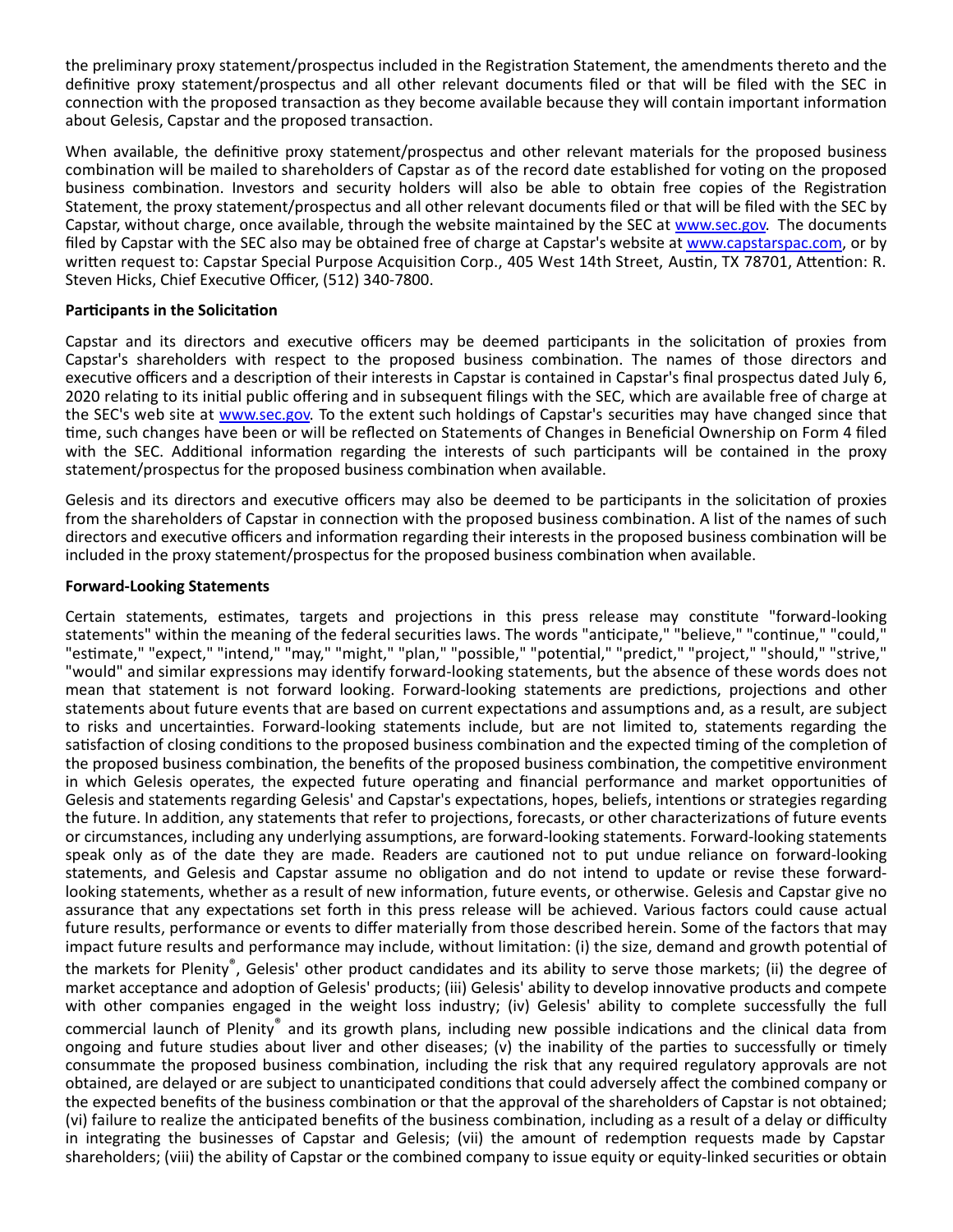debt financing in connection with the proposed business combination or in the future; (ix) the outcome of any legal proceedings that may be instituted against Capstar, Gelesis, the combined company or others following the announcement of the proposed business combination and any definitive agreements with respect thereto; (x) the ability to meet stock exchange listing standards at or following the consummation of the proposed business combination; (xi) the risk that the proposed business combination disrupts current plans and operations of Gelesis as a result of the announcement and consummation of the proposed business combination, and as a result of the post-transaction company being a publicly listed issuer; (xii) the regulatory pathway for Gelesis' products and product candidates and responses from regulators, including the FDA and similar regulators outside of the United States, (xiii) the ability of the combined company to grow and manage growth profitably, maintain relationships with customers and suppliers and retain Gelesis' management and key employees; (xiv) costs related to the proposed business combination, including costs associated with the post-transaction company being a publicly listed issuer; (xv) changes in applicable laws or regulations; (xvi) the possibility that Gelesis or the combined company may be adversely affected by other economic, business, regulatory and/or competitive factors; (xvii) Gelesis' estimates of expenses and profitability; (xviii) ongoing regulatory requirements, (xix) any competing products or technologies that may emerge, (xx) the volatility of the telehealth market in general, or insufficient patient demand; (xxi) the ability of Gelesis to defend its intellectual property and satisfy regulatory requirements; (xxii) the impact of the COVID-19 pandemic on Gelesis' business; (xxiii) the limited operating history of Gelesis; and (xxiv) those factors discussed in Capstar's final prospectus dated July 6, 2020 and Annual Report on Form 10-K for the fiscal year ended December 31, 2020 and the Registration Statement, in each case, under the heading "Risk Factors", and other documents of Capstar filed, or to be filed, with the SEC, including the proxy statement/prospectus included in the Registration Statement filed by Capstar with the SEC. These filings address other important risks and uncertainties that could cause actual results and events to differ materially from those contained in the forward-looking statements.

#### **Non-SolicitaƟon**

This press release is not a proxy statement or solicitation of a proxy, consent or authorization with respect to any securities or in respect of the proposed business combination and shall not constitute an offer to sell or a solicitation of an offer to buy the securities of Capstar, Gelesis or the combined company, nor shall there be any sale of any such securities in any state or jurisdiction in which such offer, solicitation, or sale would be unlawful prior to registration or qualification under the securities laws of such state or jurisdiction. No offer of securities shall be made except by means of a prospectus meeting the requirements of the Securities Act of 1933, as amended.

#### **About PureTech Health**

PureTech is a clinical-stage biotherapeutics company dedicated to discovering, developing and commercializing highly differentiated medicines for devastating diseases, including inflammatory, fibrotic and immunological conditions, intractable cancers, lymphatic and gastrointestinal diseases and neurological and neuropsychological disorders, among others. The Company has created a broad and deep pipeline through the expertise of its experienced research and development team and its extensive network of scientists, clinicians and industry leaders. This pipeline, which is being advanced both internally and through PureTech's Founded Entities, is comprised of 25 therapeutics and therapeutic candidates, including two that have received both U.S. FDA clearance and European marketing authorization, as of the date of PureTech's most recently filed Half Year Report and corresponding Form 6-K. All of the underlying programs and platforms that resulted in this pipeline of therapeutic candidates were initially identified or discovered and then advanced by the PureTech team through key validation points based on the Company's unique insights into the biology of the brain, immune and gut, or BIG, systems and the interface between those systems, referred to as the BIG Axis.

For more information, visit [www.puretechhealth.com o](http://www.puretechhealth.com/)r connect with us on Twitter @puretechh.

#### **CauƟonary Note Regarding Forward-Looking Statements**

This press release contains forward-looking statements within the meaning of the Private Securities Litigation Reform Act of 1995. All statements contained in this press release that do not relate to matters of historical fact should be considered forward-looking statements, including without limitation statements that relate to the business combination agreement between Gelesis and Capstar Special Purpose Acquisition Corp. (NYSE: CPSR) or matters related thereto, Gelesis' future prospects, development plans, and strategies. The forward-looking statements are based on current expectations and are subject to known and unknown risks, uncertainties and other important factors that could cause actual results, performance and achievements to differ materially from current expectations, including, but not limited to, those risks, uncertainties and other important factors described under the caption "Risk Factors" in our Annual Report on Form 20-F for the year ended December 31, 2020 filed with the SEC and in our other regulatory filings. These forward-looking statements are based on assumptions regarding the present and future